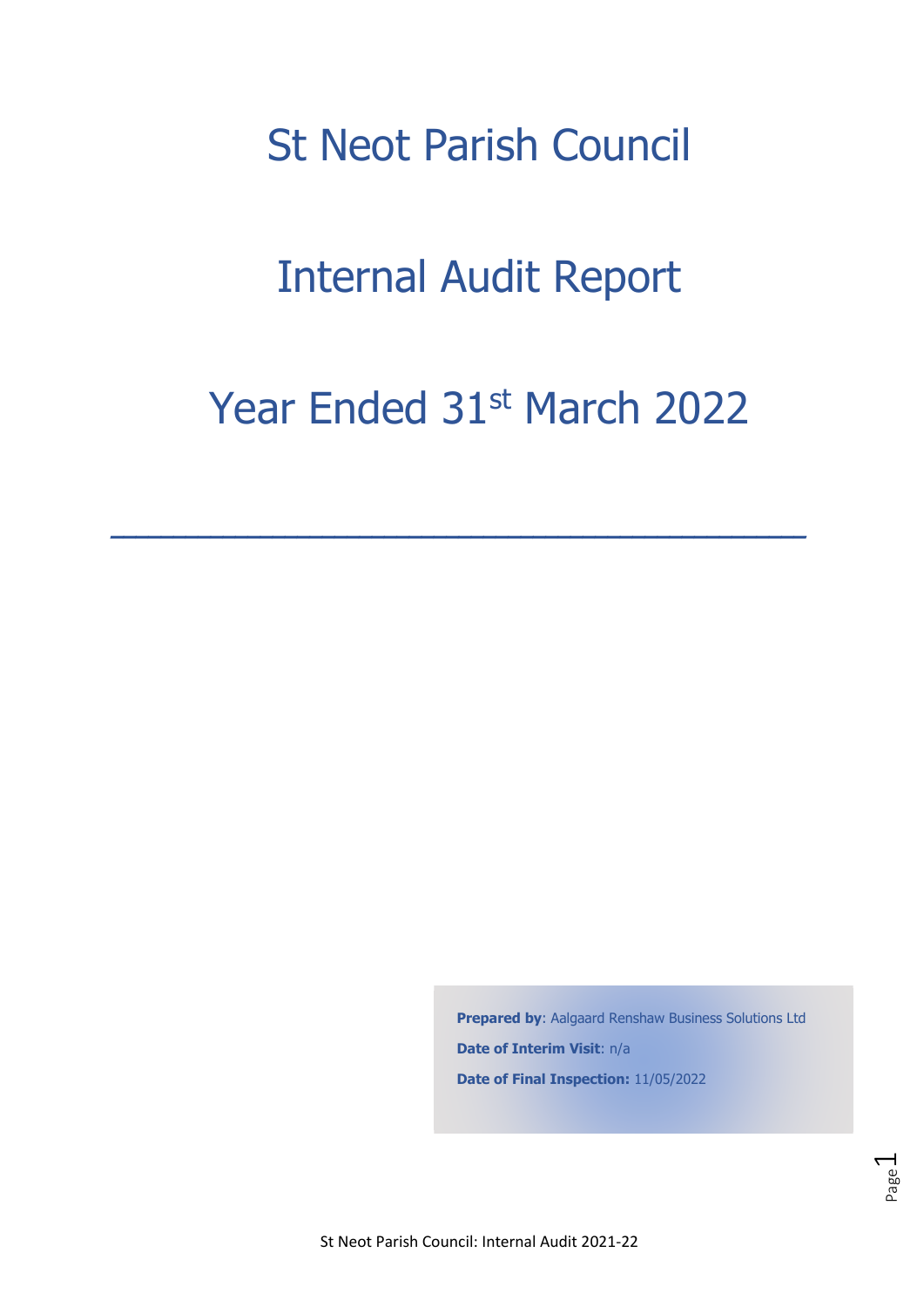#### **Section Page**

| Internal Audit Regulation and Methodology                         | 3   |
|-------------------------------------------------------------------|-----|
| <b>Observations and Conclusions</b>                               | 4   |
| Overview and Corporate Governance - document                      | -5. |
| Corporate Governance Statement - document                         | 6   |
| Professional Independence and Competence Questionnaire - document | 8   |

#### **Review**

| Section 1 - Maintenance of Accounting Records and Bank Reconciliations | 9  |
|------------------------------------------------------------------------|----|
| Section 2 - Review of Corporate Governance                             | 9  |
| Section 3 - Review of Expenditure                                      | 10 |
| Section 4 - Review of Income                                           | 10 |
| Section 5 - Review of Capital Budgeting                                | 10 |
| Section 6 - Review of Employment Arrangements                          | 11 |
| Section 7 - Risk Management Arrangements                               | 11 |
| Section 8 - Asset Register                                             | 12 |
| Section 9 - Investments & Loans                                        | 12 |
| Section 10 - Audit Notices and Annual Return                           | 13 |
| Section 11 - Transparency                                              | 13 |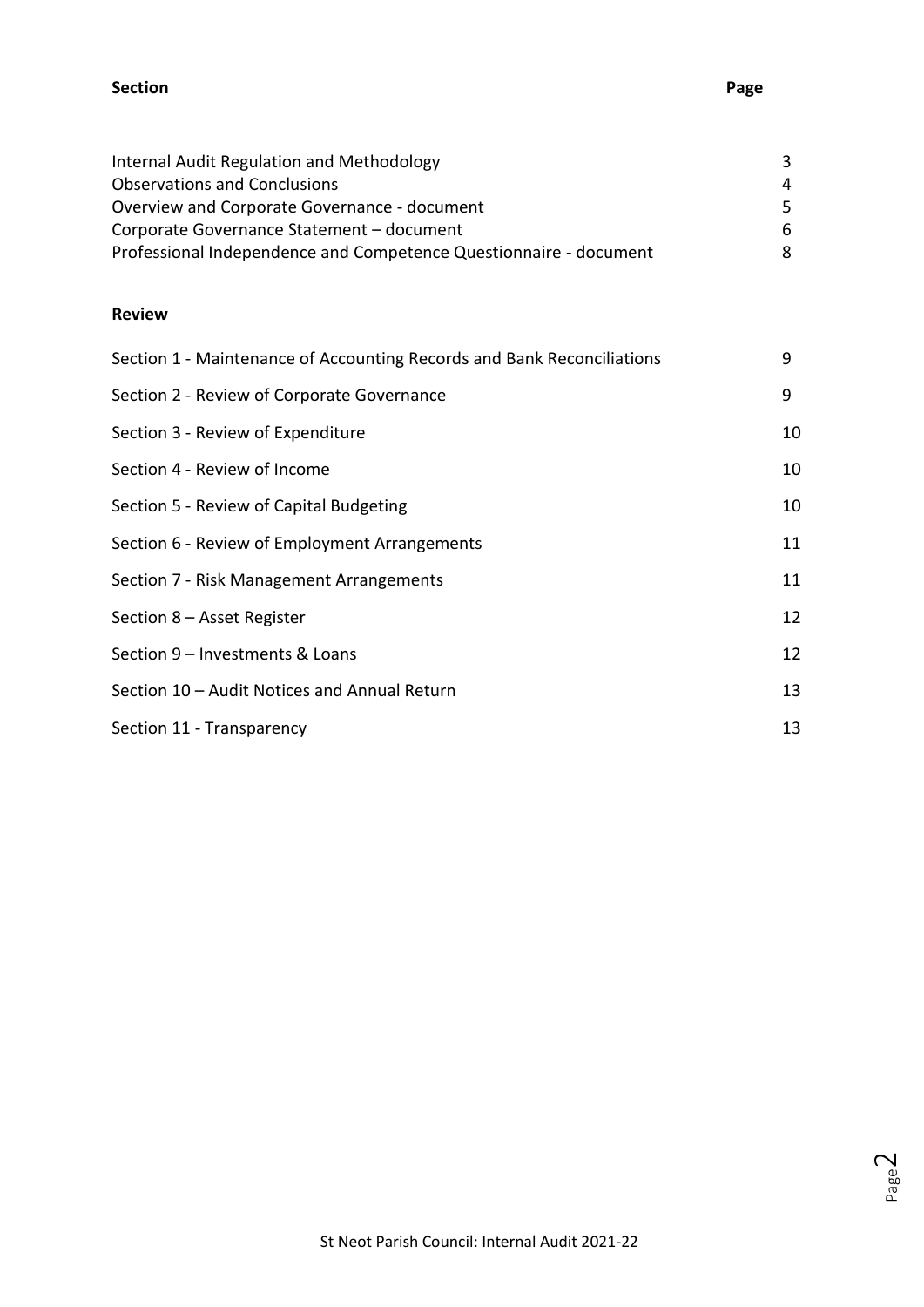# *Internal Audit Regulation*

*All town and parish Councils are required, by the provisions set out in The Audit Commission Act 1998* and *Accounts and Audit Regulations (issued from time to time under the Act) to arrange for an independent internal audit examination, to be undertaken in respect of the authority's accounting records and system of internal control. The conclusions of the said examinations are, thereafter, reported at Section 4 of the authority's Annual Return for the relevant year.*

*Internal auditing is defined as "an independent, objective assurance and consulting activity designed to add value and improve an organisation's operations. It helps an organisation accomplish its' objectives by bringing a systematic, disciplined approach to evaluate and improve the effectiveness of risk management, control, and governance processes."*

*Aalgaard Renshaw Business Solutions Ltd was appointed as the Internal Auditor by St Neot Parish Council, for the Municipal Year 2021/22*

*The Internal Audit Review was undertaken after the year end. This audit included compliance and substantive testing to ensure that the control objectives are being met.*

*The Audit does not guarantee that the accounting records are free from fraud or error.*

*This report details the scope of the assessment undertaken in relation to St Neot Parish Council for the 2021/22 financial year. This assessment was undertaken on 2 nd July 2021.*

## *Methodology*

*When undertaking the Internal Audit for the financial year 2021/22 regard has been given to the materiality of the authority's transactions and the potential for mis-recording or misinterpreting the same in year- end Statement of Accounts/ Annual Return.*

*Aalgaard Renshaw Business Solutions Ltd operates an investigatory programme, designed to provide the requisite level of assurance that the audited authority has appropriate and robust financial processes in situ, which ensure that transactions are enacted with both efficacy and integrity, and which provide a reasonable probability that any material errors, or possible abuses of organisational, or national, regulatory frameworks are easily identifiable.*

*The Internal Audit programme applied by Aalgaard Renshaw Business Solutions Ltd also facilitates the completion of the Internal Audit Report, which forms part of the authority's Annual Return document.*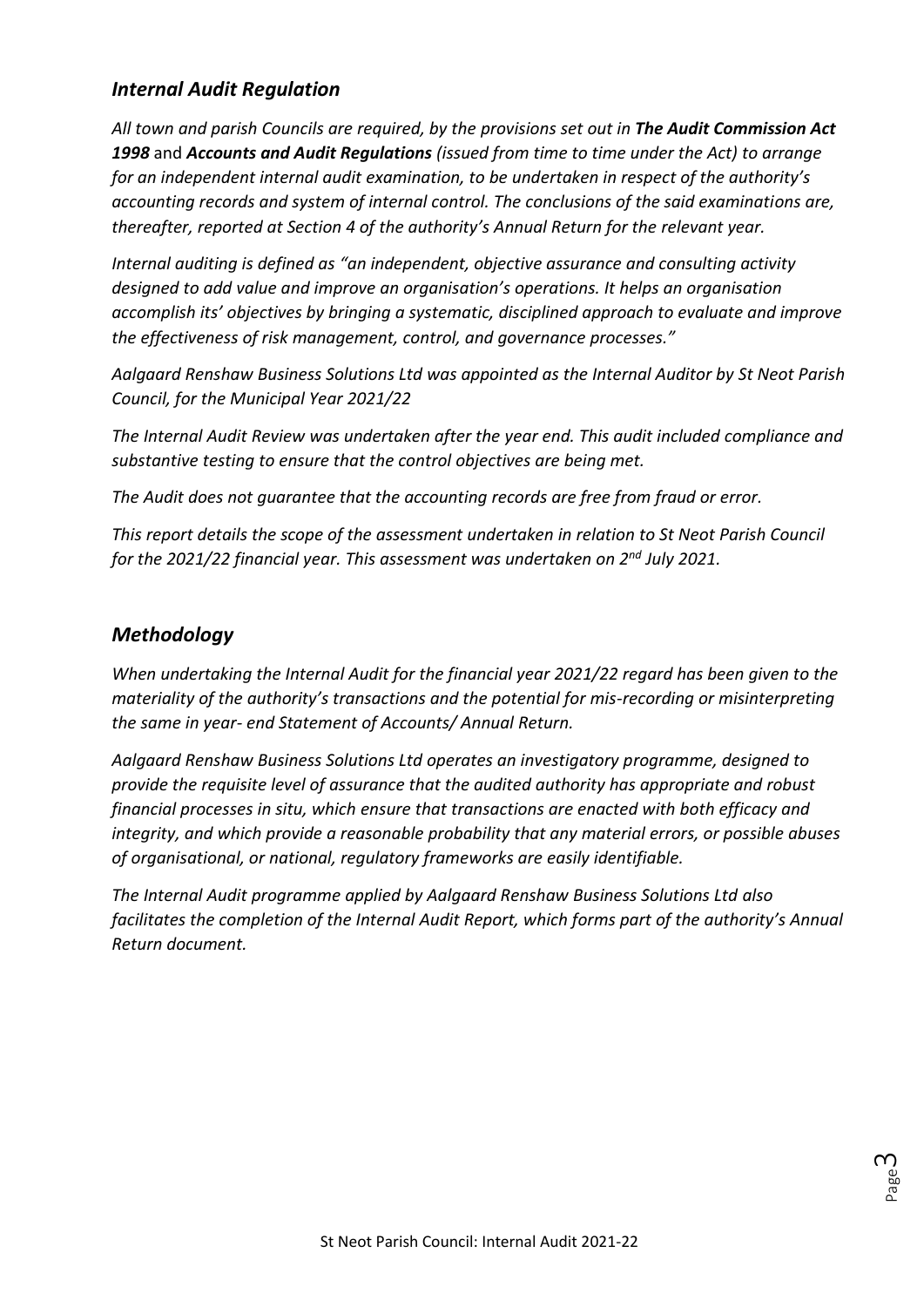# *Observations and Conclusion*

*Having undertaken a comprehensive Internal Audit of St Neot Parish Council's accounting records and system of internal control, we have concluded that, based on our inspection, the Parish Council has maintained an effective and accurate system of internal control arrangements for the accounting period 2021/22*

*The Parish Council's 'Internal Audit Report', part 3 of the Annual Return, has been duly completed and signed. We are of the firm opinion that the control objectives set out in that report have been achieved within the financial year to a high standard and thereby easily meets the needs of the Council.*

#### *Acknowledgement*

*Aalgaard Renshaw Business Solutions Ltd would like to take this opportunity to thank the Members of St Neot Parish Council for their instruction to undertake the 2021/22 Internal Audit.*

*It is felt that it is appropriate to note that St Neot Parish Council operated as an efficient and effective operation during the 2021/22 Financial Year. Both the Members and the Clerk are to be commended for the professional manner in which duties have been carried out, and paperwork maintained.*

*Finally, we would wish to thank the Parish Clerk, Susan Blaxley for her co-operation during the audit process.*

*Aalgaard Renshaw Business Solutions Ltd*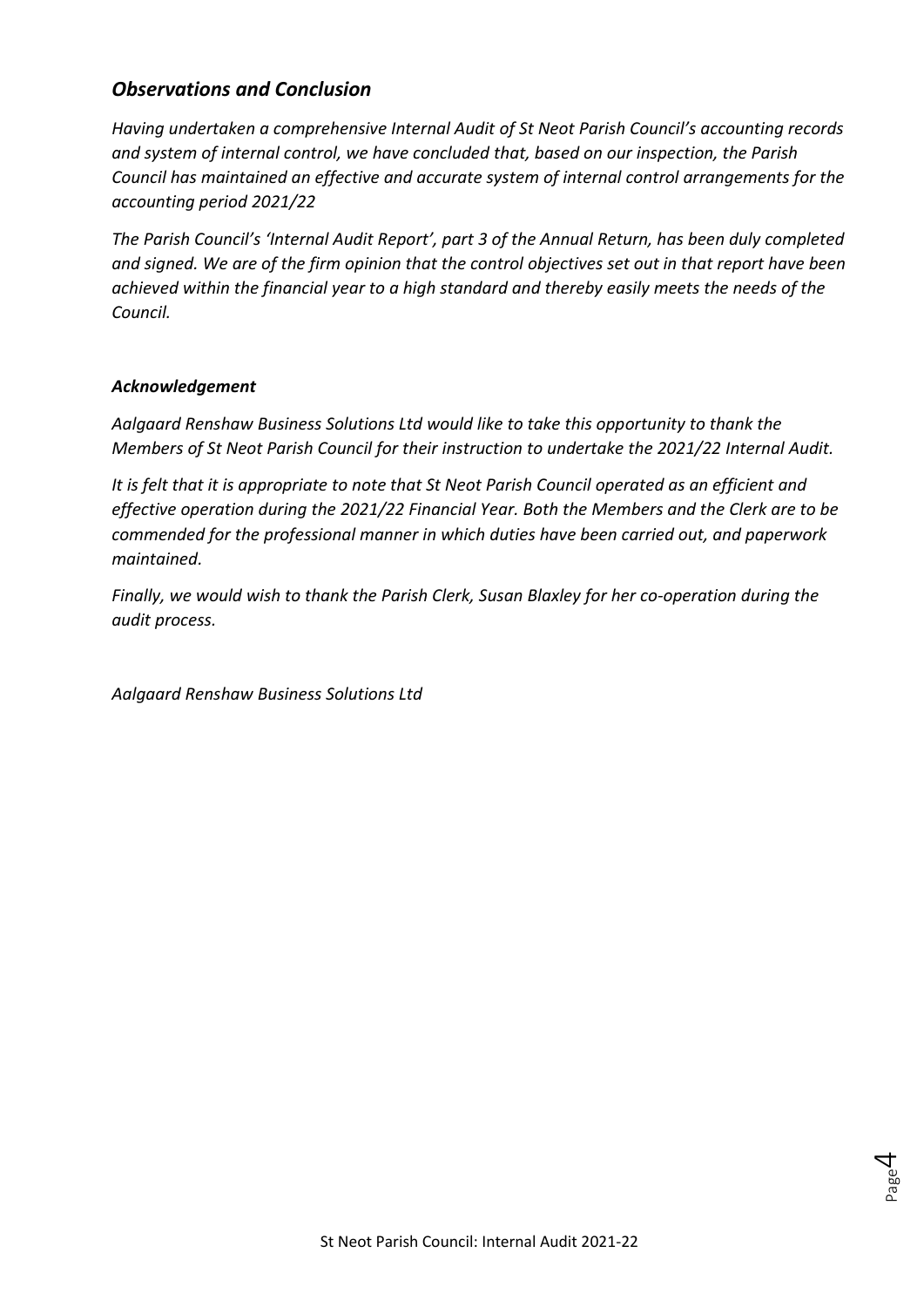|    | <b>Terms of Engagement</b>                                                                                             | <b>Ref</b> | <b>Notes</b>                                                   |
|----|------------------------------------------------------------------------------------------------------------------------|------------|----------------------------------------------------------------|
| 1. | Review Terms of Engagement; confirm that<br>engagement is appropriate to this financial<br>year.                       | n/a        | Engagement by Email - March 2022                               |
| 2. | Confirm the professional independence and<br>competence questionnaire has been<br>completed and agreed with the client |            | Confirmed                                                      |
| 3. | Agree Internal Audit fee with client                                                                                   | n/a        | Agreed a cost of £300.00 (plus VAT).                           |
| 4. | Agree attendance date                                                                                                  |            | Agreed by telephone; work undertaken by<br>ARBS Ltd. May 2021. |

# **Overview of Council and Corporate Governance Statement**

| <b>Planning Notes</b> |                                                                                                                                                      | <b>Ref</b>     | <b>Notes</b>                                                                                 |
|-----------------------|------------------------------------------------------------------------------------------------------------------------------------------------------|----------------|----------------------------------------------------------------------------------------------|
| 5.                    | Number of Electors                                                                                                                                   | n/a            | Circa 950                                                                                    |
| 6.                    | Precept sum                                                                                                                                          | <b>Minutes</b> | £34,256                                                                                      |
| 7.                    | Other Income (Total)                                                                                                                                 | n/a            | £34,019                                                                                      |
| 8.                    | <b>Key Personnel</b>                                                                                                                                 | n/a            | Clerk: Susan Blaxley<br>Cleaner: Julie Ball                                                  |
| 9.                    | Type of Manual Accounting in Place                                                                                                                   | n/a            | Exel                                                                                         |
| 10.                   | Any significant changes to staff/ procedures<br>since previous Internal Audit?                                                                       | n/a            | <b>No</b>                                                                                    |
| 11.                   | Are there any matters arising from the last<br>Internal Audit and/ or Management Letter?                                                             | n/a            | Yes. The recommendations were<br>properly considered and addressed by<br>the Parish Council. |
| 12.                   | Have there been any matters arising from<br>discussions with Council, including whether<br>there is any evidence of fraud/ material<br>misstatement? | n/a            | N <sub>o</sub>                                                                               |
| 13.                   | Key high risk/ expected problem areas.                                                                                                               | n/a            | None                                                                                         |

| <b>Observations</b> | Satisfactory – no Issues identified. |
|---------------------|--------------------------------------|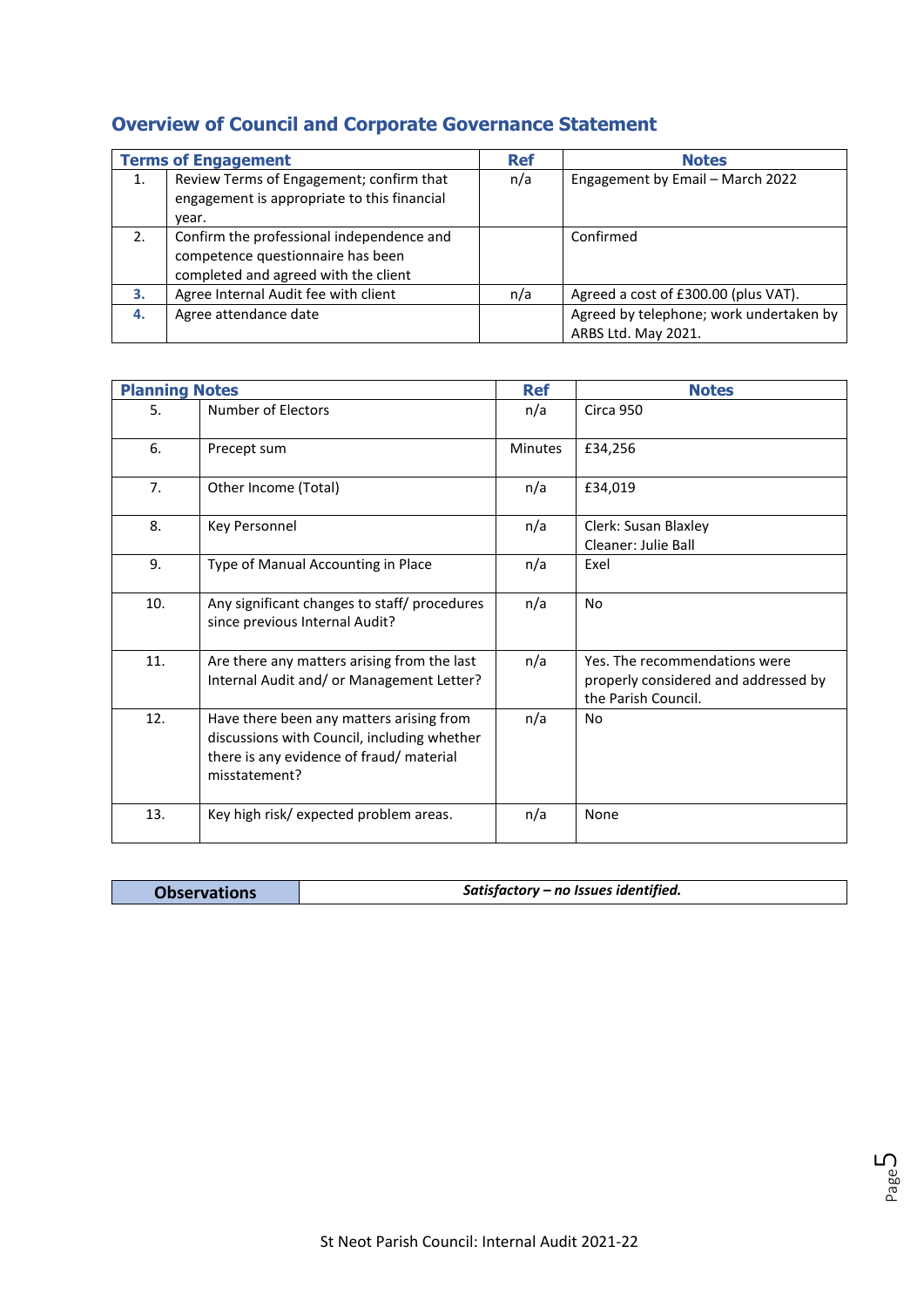# **Corporate Governance Statement**

| Area                                                                                                                                                                                                                                                                                                                                                                       | Response (please provide detail below or on<br>supplementary pages)                                                                                                                                                                                                                                                                                         |
|----------------------------------------------------------------------------------------------------------------------------------------------------------------------------------------------------------------------------------------------------------------------------------------------------------------------------------------------------------------------------|-------------------------------------------------------------------------------------------------------------------------------------------------------------------------------------------------------------------------------------------------------------------------------------------------------------------------------------------------------------|
| Please confirm whether Standing Orders and<br>Financial Regulations are in place.<br>If so, when were they last updated and formally<br>adopted by the Council?<br>(Please provide an electronic copy of both).                                                                                                                                                            | Standing Orders are in place, and current. These<br>documents were reviewed and re-adopted at the Parish<br>Council Meeting of the Parish Council on 9 <sup>th</sup> September<br>2020 (Minute 15 refers).                                                                                                                                                  |
| Where original minutes are not provided for our<br>examination, please confirm that each page of the<br>master copy is signed or initialed by the Chairman<br>at the subsequent meeting when they are<br>approved.                                                                                                                                                         | A selection of original Minutes provided for inspection<br>highlighted that each page was appropriately signed.                                                                                                                                                                                                                                             |
| Does the Council meet the criteria for adoption of<br>the General Power of Competence and, if so, has it<br>been adopted? Please confirm minute reference<br>and date.<br>If reliance is still placed on S.137, etc., when<br>considering the approval of grants and donations<br>to local (and other) bodies, are the relevant<br>powers considered and formally minuted? | No - Clerk is not CILCA qualified.<br>It was noted that during the last financial year, the Parish<br>Council made one donation to local organisation (totalling<br>£470.38). Perusal of the meeting Minutes, clearly indicates<br>that applications for funding were properly considered and<br>authorised and Minuted by the body.                        |
| Please confirm that all internal and external audit<br>reports are presented to and agreed by members,<br>also with agreement on the actions to be taken to<br>address any issues identified. Again, please<br>provide detail of the relevant meeting and minute<br>reference.                                                                                             | The 2022/21 Internal Audit was discussed by the Parish<br>Council at their meeting on 14 <sup>th</sup> July 2021. The Members<br>voted to accept the report (Item 13 refers).<br>The External Audit was considered by the Parish Council at<br>its meeting on November the 10 <sup>th</sup> 2021. Members voted to<br>accept the report (Minute 17 refers). |
| Has the Council reviewed an updated version of<br>the financial risk assessment and formally<br>approved its re-adoption (Governance and<br><b>Accountability Manual - 2014 refers)</b>                                                                                                                                                                                    | Financial Regulations are in place, and current. These<br>documents were reviewed and re-adopted at the Parish<br>Council Meeting of the Parish Council on 9 <sup>th</sup> September<br>2020 (Minute 15 refers). It is suggested that these<br>Regulations be re-adopted soon.                                                                              |
| When approving payments for release, do those<br>members signing cheques examine and sign /<br>initial individual invoices. Please provide a brief<br>description of the approval process from receipt<br>of invoice through to release of funds, on a<br>separate sheet.                                                                                                  | A schedule of payments is provided to the Parish Council,<br>by the Clerk. The payments are clearly detailed in the<br>Meeting Minutes. The schedule is considered by the full<br>Council and is appropriate approved. It is noted that all<br>cheques counterfoils are initialed.                                                                          |
| Does the Council / a nominated member review<br>the detail of bank reconciliations routinely<br>throughout the year and verify detail to                                                                                                                                                                                                                                   | Yes, it is noted that this is carried out monthly as<br>evidenced by agenda items and minutes.                                                                                                                                                                                                                                                              |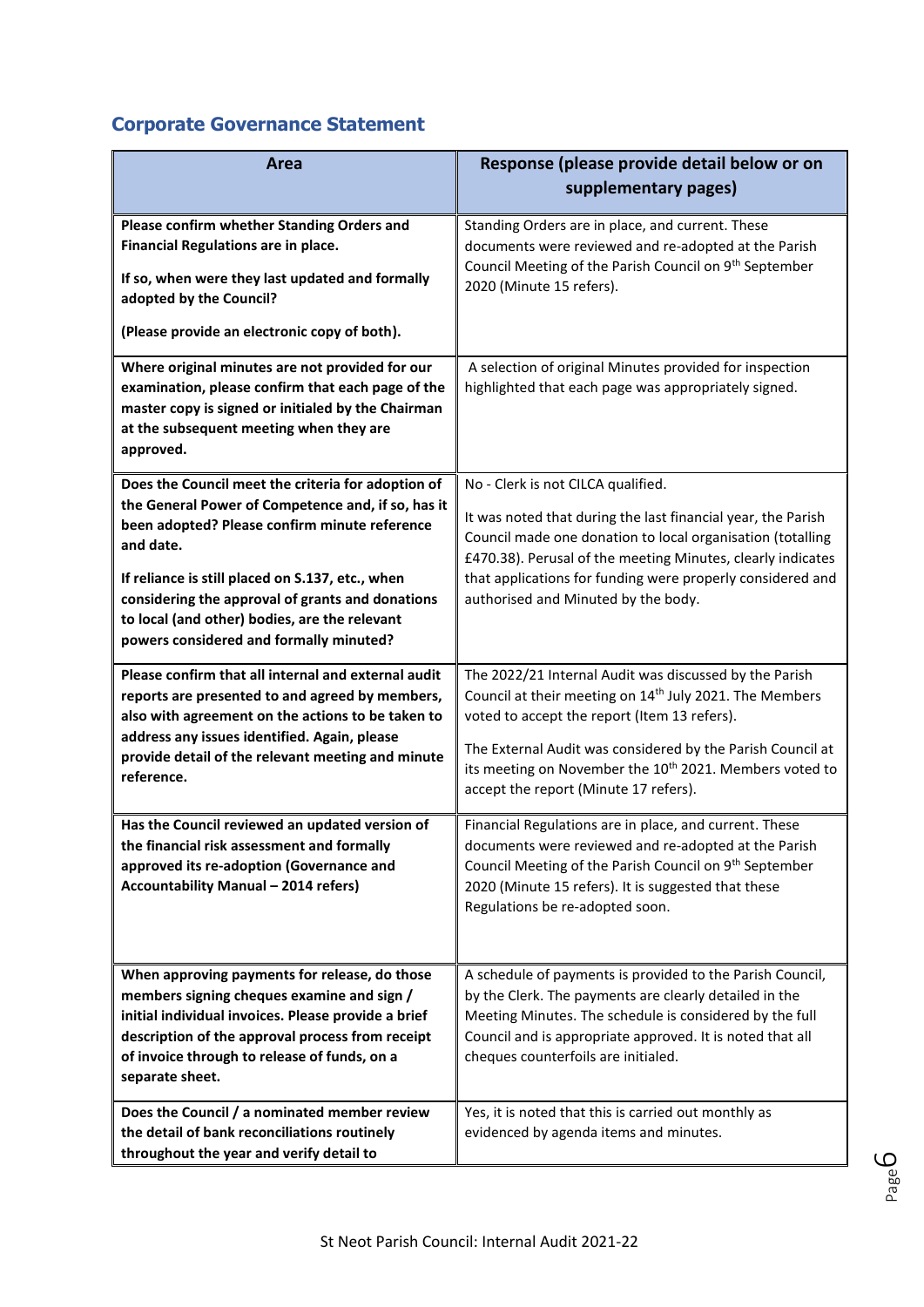| underlying cashbooks and bank statements<br>(Governance and Accountability manual refers)                                                                                                                                                                                        |                                                                                                                                                                                                                                                                                                         |
|----------------------------------------------------------------------------------------------------------------------------------------------------------------------------------------------------------------------------------------------------------------------------------|---------------------------------------------------------------------------------------------------------------------------------------------------------------------------------------------------------------------------------------------------------------------------------------------------------|
| Please provide a brief description of the approach<br>taken to the preparation and approval of the<br><b>Annual Budget and Precept.</b>                                                                                                                                          | A draft budget is presented to the Parish Council. Proper<br>consideration is given to the proposals and the matter is<br>voted upon, the decision being correctly minuted.                                                                                                                             |
| Does the Council formally consider and approve<br>the level of reserves (General and Earmarked<br>Funds) to be carried forward to the next financial<br>year?<br>(Such consideration should be minuted formally).                                                                | Perusal of the Finance Committee Minutes for the 29 <sup>th</sup> of<br>November 2021 (unapproved) (Minute 3 refers) highlight<br>the in-depth discussions undertaken in relation to the<br>setting of the 2022/23 Precept. However, no mention was<br>recorded in relation to the setting of reserves. |
| Has a physical examination / verification of the<br>Councils stock of assets been undertaken<br>recently? If so, when and by whom?                                                                                                                                               | Yes. Responsibility for inspection lies with the Members of<br>the Parish Council.                                                                                                                                                                                                                      |
| Are asset values based on purchase cost net of<br>VAT (where known)? Where detail of the purchase<br>cost is unknown, asset values should be reported<br>on the Annual Return at the same value as the<br>previous year, except where new assets are<br>acquired or disposed of. | The asset register has been inspected and the Council<br>meets this requirement. The Asset Register was last<br>approved at the Parish Council Meeting on the 14 <sup>th of</sup> April<br>2021 (Minute 9 refers).                                                                                      |
| Does the Council act as Sole or Custodial trustees<br>of any charitable funds? If so, are the transactions<br>excluded from the Annual Return financial detail<br>at Section 2?                                                                                                  | Yes. However, no action/ transactions have been recorded<br>during the past financial year.                                                                                                                                                                                                             |

| <b>Observations</b> | I It is recommended that the reserves of the Parish Council should be set and that the |  |  |
|---------------------|----------------------------------------------------------------------------------------|--|--|
|                     | decision id Minuted.                                                                   |  |  |

Page  $\overline{\phantom{1}}$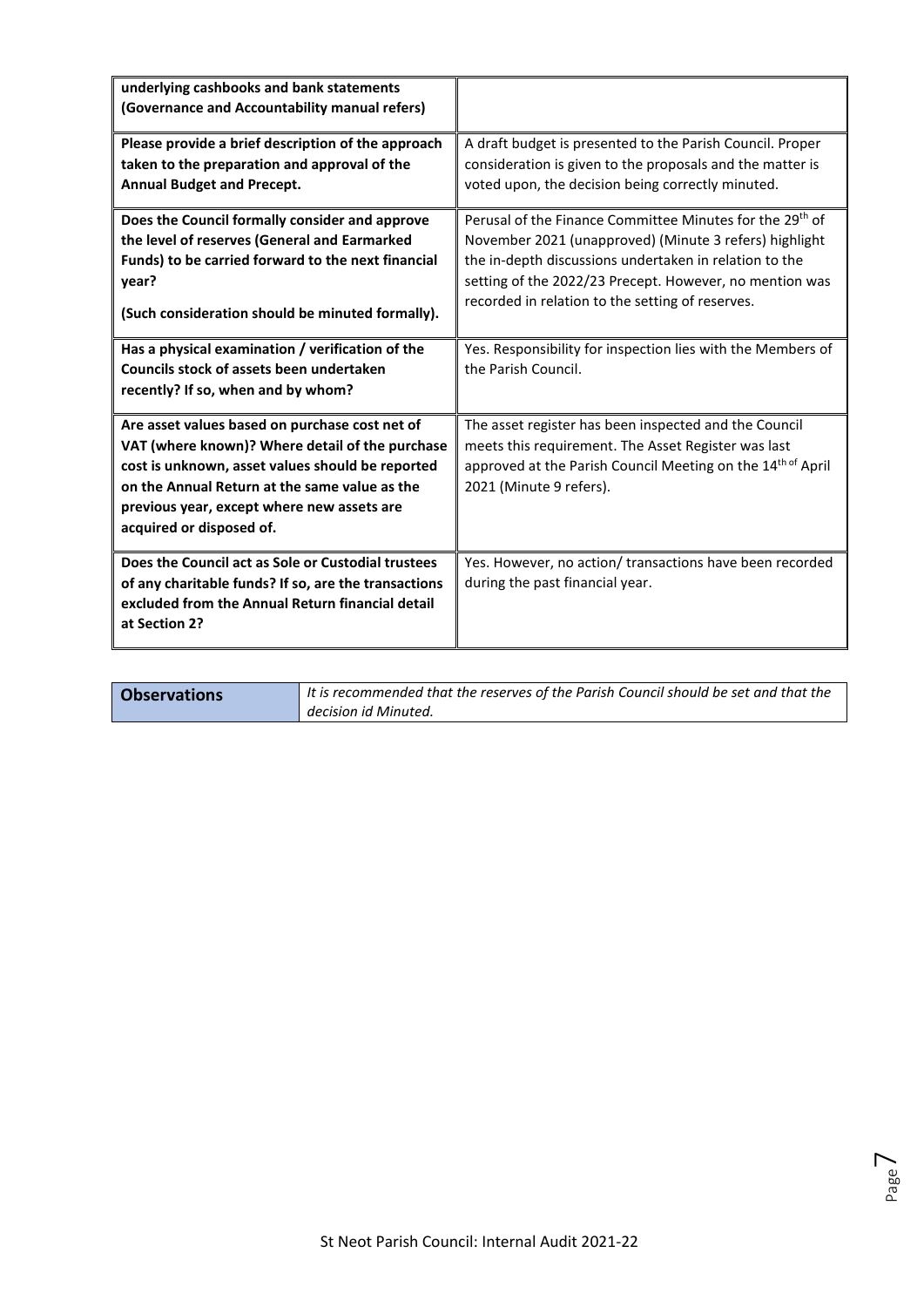# **2. Professional Independence and Competence Questionnaire**

The internal audit function must be sufficiently independent from the management of financial controls and procedures of the council which are the subject of review. The person or persons carrying out internal audit must be competent to carry out the role in a way that meets the business needs of the council. The two key principles, which councils must follow in setting up their internal audit function are; **independence and competence.**

| Independence                                                                                                       |           |  |  |
|--------------------------------------------------------------------------------------------------------------------|-----------|--|--|
| Do you have any specific reliance on the fee to be                                                                 | No        |  |  |
| earned from this assignment                                                                                        |           |  |  |
| <b>Overdue fees</b>                                                                                                |           |  |  |
| Does the client/group of clients owe the firm any                                                                  | <b>No</b> |  |  |
| money which exceeds our normal credit terms?                                                                       |           |  |  |
| Litigation                                                                                                         |           |  |  |
| Is there any actual or anticipated litigation between us                                                           | No        |  |  |
| and the client in relation to fees, audit work or other                                                            |           |  |  |
| work?                                                                                                              |           |  |  |
| <b>Associated firms</b>                                                                                            |           |  |  |
| Are you or your staff associated with any other                                                                    | No        |  |  |
| practice or organisation which has had any dealings<br>with the client council?                                    |           |  |  |
|                                                                                                                    |           |  |  |
| Family or other personal relationships                                                                             |           |  |  |
| Do you or any of your staff have personal or family<br>connections with the council or its officers?               | No        |  |  |
| <b>Mutual business interest</b>                                                                                    |           |  |  |
| Do you or any of your staff have any mutual business                                                               | <b>No</b> |  |  |
| interests with the client or with an officer or employee                                                           |           |  |  |
| of the client?                                                                                                     |           |  |  |
| <b>Financial involvement</b>                                                                                       |           |  |  |
| Do you or your staff, or anyone closely related to you or any of your staff, have any financial involvement in the |           |  |  |
| client in respect of the following:                                                                                |           |  |  |
| Any beneficial interest in shares or other investments?                                                            | No        |  |  |
| Any loans or guarantees?                                                                                           | No        |  |  |
| <b>Goods and services: hospitality</b>                                                                             |           |  |  |
| Have you or any of your staff accepted materials,                                                                  | No        |  |  |
| goods or services on favourable terms or received                                                                  |           |  |  |
| undue hospitality from the council?                                                                                |           |  |  |
| <b>Ex-partners or senior staff</b>                                                                                 |           |  |  |
| Has any senior officer of the council been a partner or                                                            | No        |  |  |
| senior employee of the practice?                                                                                   |           |  |  |
| Is the partner or any senior employee on the audit                                                                 | No        |  |  |
| team in negotiations to join the client?                                                                           |           |  |  |
| Long association                                                                                                   |           |  |  |
| Have you been acting for more than 10 years? If yes,                                                               | No        |  |  |
| then consider rotation/engagement quality review.<br><b>Provision of other services</b>                            |           |  |  |
|                                                                                                                    |           |  |  |
| Do we provide any of the following services to the client?-                                                        |           |  |  |
| Accounting services, book-keeping, or payroll services<br>Staff secondments                                        | No        |  |  |
|                                                                                                                    | No        |  |  |
| IT services where we are involved in the design,<br>provision, or implementation of systems                        | No        |  |  |
| Specialist valuations which are included in the                                                                    | No        |  |  |
| accounts                                                                                                           |           |  |  |
| Tax compliance work or tax planning                                                                                | No        |  |  |
|                                                                                                                    |           |  |  |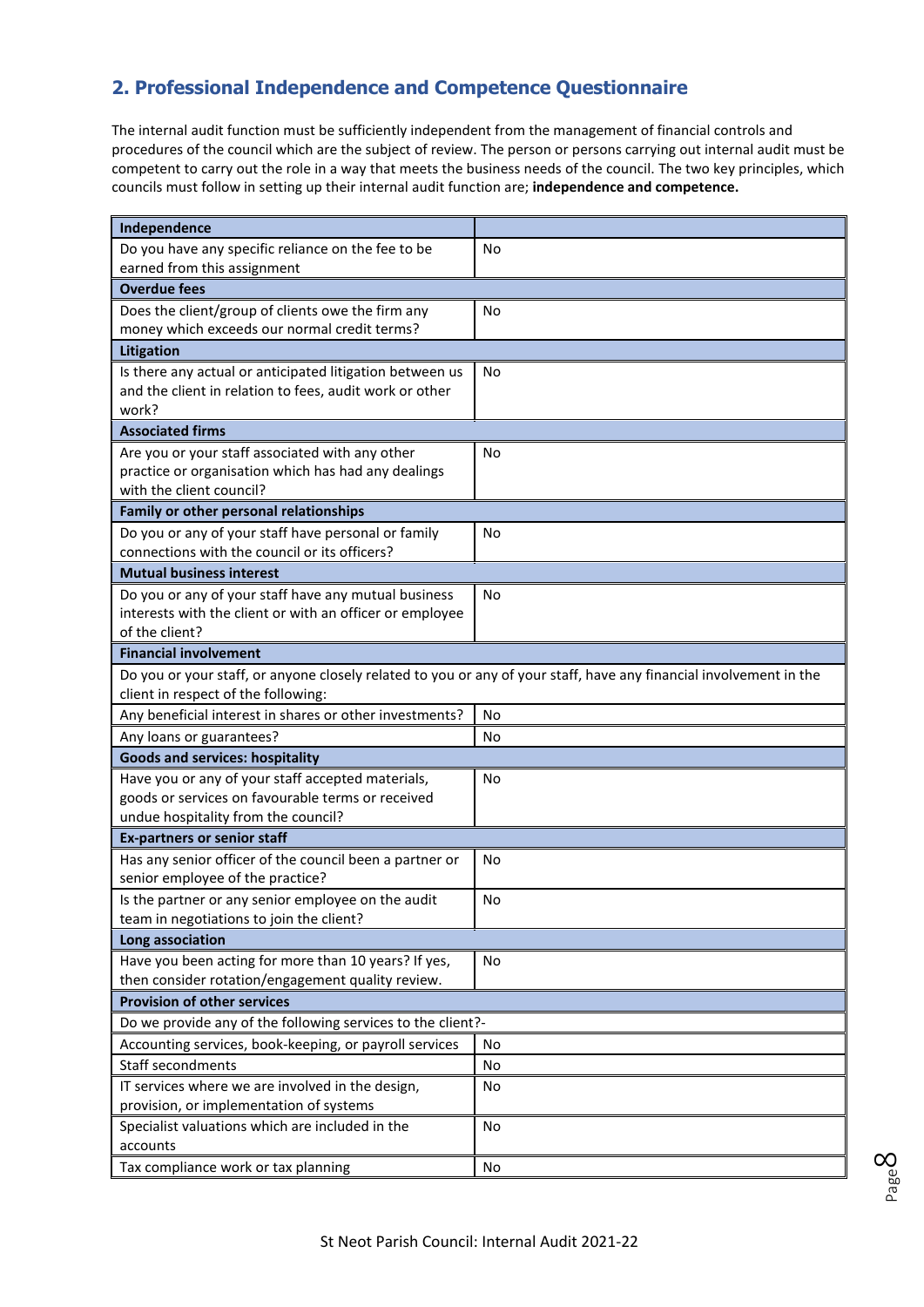#### **Section 1 – Maintenance of Accounting Records & Bank Reconciliations**

### **Internal Control Objectives**

|   | <b>Control Objective</b>                    | <b>Comments</b>                           |
|---|---------------------------------------------|-------------------------------------------|
| A | Has the RFO been appointed with specific    | Yes.                                      |
|   | duties? (S.151 LGA 1972)                    |                                           |
| B | Appropriate records of account have been    | The Clerk keeps meticulous records of all |
|   | properly kept throughout the year           | transactions carried out on behalf of the |
|   |                                             | Council.                                  |
|   | <b>Closing Cashbook Balance</b>             | £100,992                                  |
| D | Formal, year-end, Bank Reconciliations were | Yes                                       |
|   | carried out.                                |                                           |

**Observations** *Satisfactory – no issues identified*

#### **2. Review of Corporate Governance**

|   | <b>Control Objective</b>                         | <b>Comments</b>                                     |
|---|--------------------------------------------------|-----------------------------------------------------|
| E | There are appropriate governance                 | The Parish Council continues to operate a           |
|   | arrangements in place to help ensure             | strong and effective process, which ensures         |
|   | compliance with extant legislation and that no   | that decisions are reached in accordance            |
|   | decisions are taken that may result in unlawful, | with governing legislation.                         |
|   | or unbudgeted costs.                             |                                                     |
| F | The Council's Financial Regulations have been    | The Council is deemed to be fully compliant         |
|   | met, payments were supported by invoices,        | with Financial Regulations. All payments            |
|   | expenditure was approved, and VAT was            | were made in accordance with the stated             |
|   | appropriately accounted for.                     | process.                                            |
| G | <b>Clarity of Records</b>                        | Records were well presented and properly            |
|   |                                                  | maintained.                                         |
| н | Precept Setting 2021-2022                        | The draft Precept was presented to the              |
|   |                                                  | Finance Committee on 30 <sup>th</sup> November 2021 |
|   |                                                  | (Minutes reference 3 refers.                        |

**Observations** *Satisfactory – no issues identified*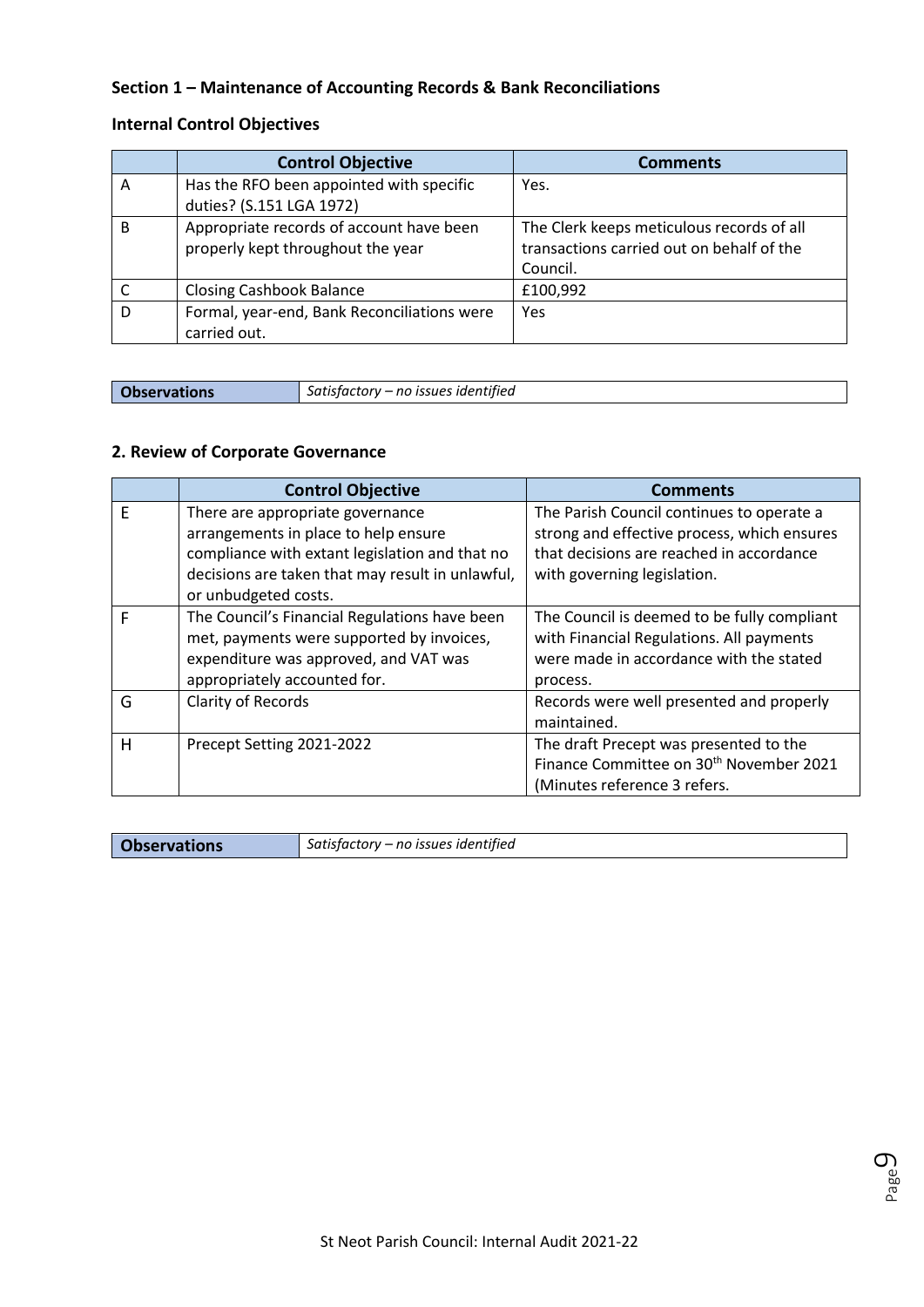## **3. Review of Expenditure**

|   | <b>Control Objective</b>                       | Comment                                      |
|---|------------------------------------------------|----------------------------------------------|
|   | Payments                                       | A selection of invoices was examined against |
|   |                                                | the payment ledger and were found to be      |
|   |                                                | well documented and accurate.                |
|   | Procurement of services above the 'de minimis' | The regulations appertaining to the 'de      |
|   | Amount                                         | minimis' amount are clearly set out in the   |
|   |                                                | Parish Council's Standing Orders.            |
| К | <b>VAT</b>                                     | VAT has been properly accounted for.         |
|   | S.137 Expenditure (LGA 1972)                   | One donation has been made to local          |
|   |                                                | organisations, in accordance with the S137   |
|   |                                                | Rules.                                       |
| M | Petty cash payments were properly supported    | No petty cash utilised.                      |
|   | by receipts, expenditure was approved, and     |                                              |
|   | VAT appropriately accounted for                |                                              |
| N | Clerk's Expenditure                            | All payments were found to be properly       |
|   |                                                | accounted for.                               |

**Observations** *Satisfactory – no issues identified*

#### **4. Review of Income**

|          | <b>Control Objective</b>                        | Comment                                            |
|----------|-------------------------------------------------|----------------------------------------------------|
| $\Omega$ | The annual precept requirement resulted from    | The Annual Precept was discussed in depth          |
|          | an adequate budgetary process; progress         | by the Parish Council Finance Meeting,             |
|          | against the budget was regularly monitored;     | held on the 29 <sup>th of</sup> November 2021. The |
|          | and reserves were appropriate                   | recommendations were discussed at the              |
|          |                                                 | Ordinary Parish Council Meeting on 8 <sup>th</sup> |
|          |                                                 | December 2021 and approved by the                  |
|          |                                                 | Members (Minute 8 refers).                         |
| P        | Expected income was fully received, based on    | Yes, inspection of the income ledger and           |
|          | correct prices, properly recorded, and promptly | relevant bank accounts highlight no                |
|          | banked, with VAT appropriately accounted for.   | anomalies.                                         |
| O        | Are there any significant, unexplained,         | None noted                                         |
|          | variances from the budget?                      |                                                    |

| <b>Observations</b> | Satisfactory - no issues identified |
|---------------------|-------------------------------------|

## **5. Review of Capital Budgeting**

|   | <b>Control Objective</b>                      | <b>Comment</b> |
|---|-----------------------------------------------|----------------|
| R | Sale of fixed assets                          | None           |
|   | Use of income from sales (de minimis £10,000) | N/a            |
|   | Capital Expenditure                           | None           |
|   | Long-term capital budget/ rolling capital     | Yes            |
|   | schemes                                       |                |

|  | <b>Observations</b> | Satisfactory – no issues identified |
|--|---------------------|-------------------------------------|
|--|---------------------|-------------------------------------|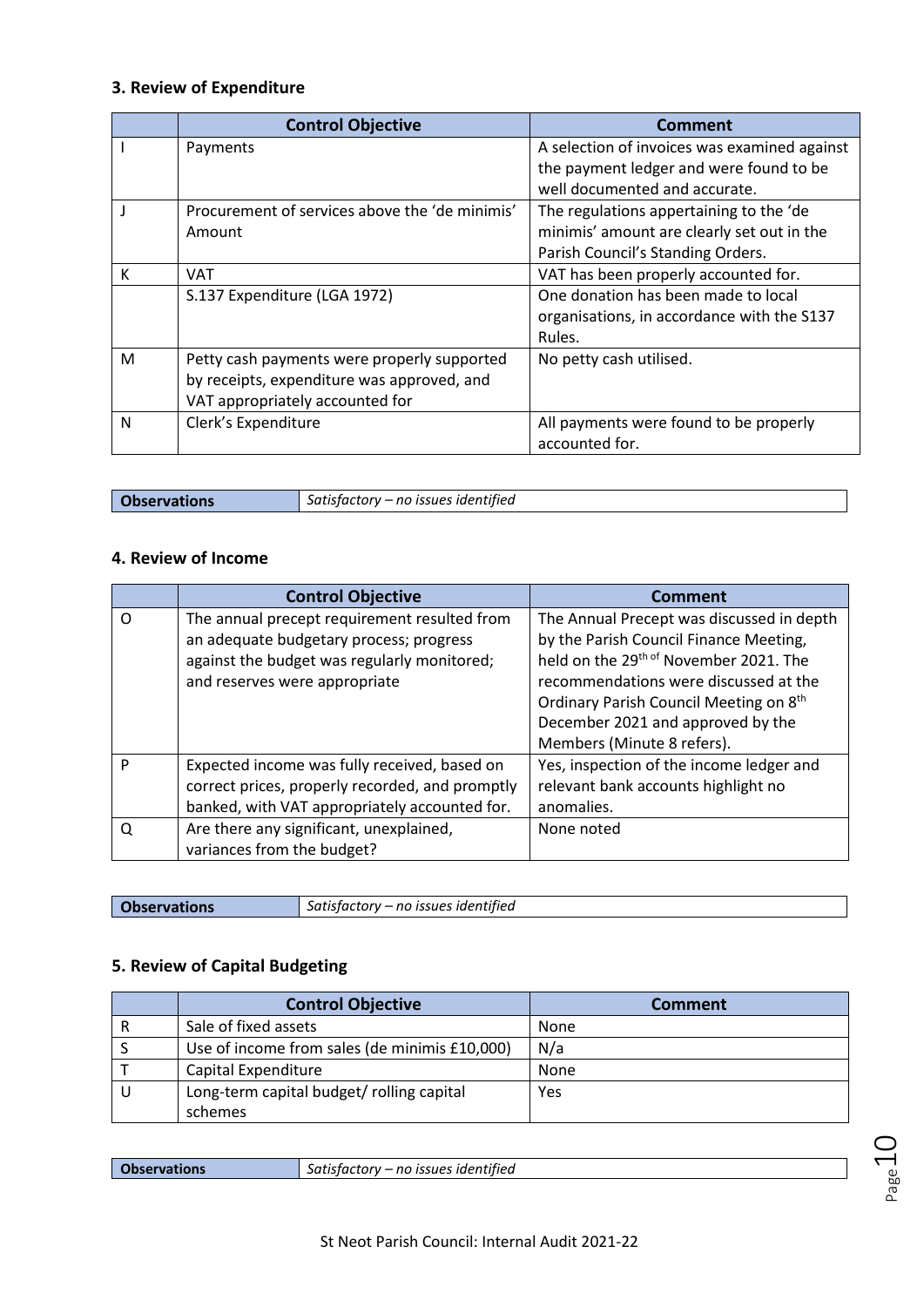### **6. Review of Employment Arrangements**

|                | <b>Control Objective</b>                        | <b>Comment</b>                             |
|----------------|-------------------------------------------------|--------------------------------------------|
| $\vee$         | Each employee has been issued with a contract   | Yes                                        |
|                | of employment, with clear terms and conditions  |                                            |
| W              | Salaries paid agreed with those approved by the | The Parish Council is compliant on this    |
|                | Council                                         | matter.                                    |
| $\overline{7}$ | Are all employees in a registered pension       | The Parish Council is compliant on this    |
|                | scheme/ have all employees been offered the     | matter.                                    |
|                | opportunity to enrol in a work pension scheme   |                                            |
| AA             | Are other payments made to employees            | The Parish Council is compliant on this    |
|                | reasonable and approved by the Council          | matter.                                    |
| AB             | Have PAYE / NIC been properly operated by the   | The Parish Council is compliant on this    |
|                | Council as an employer                          | matter.                                    |
| AC             | Does the Council have current, appropriate      | Yes. The Council is covered under an AVIVA |
|                | Employer Liability Insurance?                   | Insurance Policy, Number 100649810CCI      |

**Observations** *Satisfactory – no issues identified*

### **7. Risk Management Arrangements**

|    | <b>Control Objective</b>                                                                              | <b>Comment</b>                                                                                                                                                                                    |
|----|-------------------------------------------------------------------------------------------------------|---------------------------------------------------------------------------------------------------------------------------------------------------------------------------------------------------|
| AD | Does a review of the minutes identify any<br>unusual financial activity?                              | None noted                                                                                                                                                                                        |
| AE | Do the minutes record the Council carrying out<br>an annual risk assessment?                          | The Annual Risk Assessment was reviewed<br>on 29 <sup>th</sup> June 2021. Documents viewed via<br>the Parish Council website.                                                                     |
| AF | Is insurance cover current, appropriate and<br>adequate?                                              | Yes. The Council is covered by an AVIVA<br><b>Commercial Combined Insurance Policy</b><br>(Number 100649810CCI)                                                                                   |
| AG | Is the Fidelity Guarantee appropriate and has it<br>been reviewed?                                    | The Fidelity Guarantee, provided for under<br>AVIVA Policy 100649810CCI, is considered<br>adequate for a Parish Council with a<br>precept of £34,256.                                             |
| AH | Are internal control systems documented and<br>regularly reviewed?                                    | Yes, systems are clearly laid out in the<br>Standing Orders and Financial regulations.                                                                                                            |
| AI | Has the Council carried out a review of the<br>effectiveness of internal auditing during the<br>year? | It is clear from perusal of the Parish Council<br>Minutes that standards are strictly adhered<br>to and that the Council is to be<br>commended on its' thorough<br>implementation of regulations. |
| AJ | Has appropriate action been taken regarding<br>matters raised in reports from Internal Audit?         | Yes.                                                                                                                                                                                              |

**Observations** *Satisfactory – no issues identified*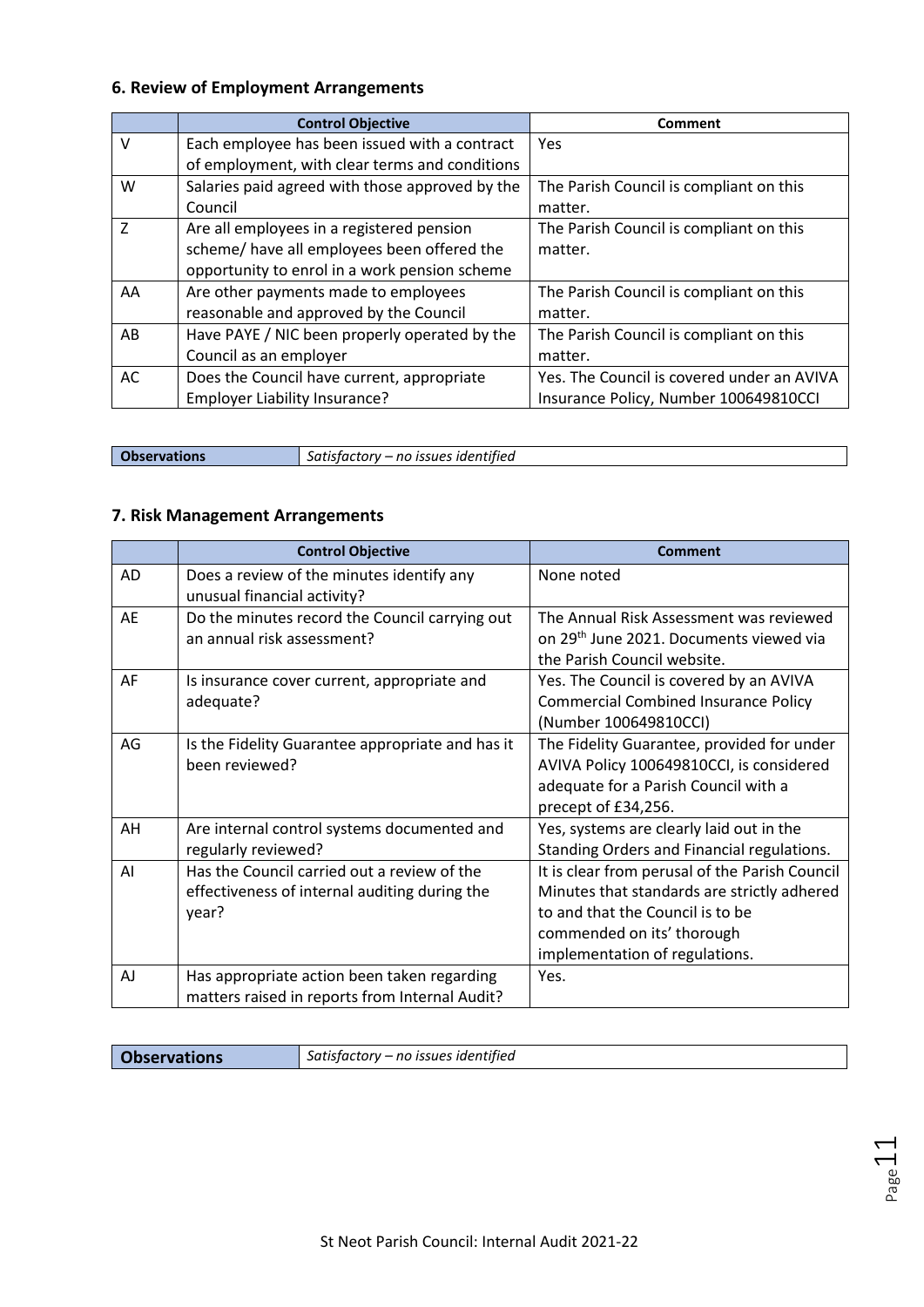### **8. Asset Register**

|           | <b>Control Objective</b>                                                              | <b>Comment</b>                                                                                   |
|-----------|---------------------------------------------------------------------------------------|--------------------------------------------------------------------------------------------------|
| AL        | Does the Council maintain a register of all<br>material assets owned, or in its care? | Yes. The Parish Council Asset Register is<br>available for public view on the body's<br>website. |
| AM        | Are the assets and investments register up to<br>date?                                | Yes                                                                                              |
| AN        | Have dates of acquisitions been noted?                                                | Yes                                                                                              |
| AO        | Is a life estimate recorded?                                                          | No                                                                                               |
| AP        | Has the location of the item been recorded?                                           | <b>Yes</b>                                                                                       |
| AQ        | Have costs of acquisitions and enhancement                                            | Acquisition costs are noted on the register.                                                     |
|           | been recorded?                                                                        | However, no enhancement value is alluded                                                         |
|           |                                                                                       | to.                                                                                              |
| AR        | Have dates of upgrade and disposal been<br>noted?                                     | No.                                                                                              |
| <b>AS</b> | Do asset insurance valuations agree with those<br>in the asset register?              | Yes.                                                                                             |

| <b>Observations</b> | Satisfactory – no issues identified |
|---------------------|-------------------------------------|

#### **9. Investments and Loans**

| AT | Have all excess balances been appropriately and<br>prudently invested in appropriate accounts for<br>safeguarding? (LGA 2003 and guidance issued<br>by the Secretary of State).                 | The Parish Council operates with two bank<br>accounts - a Unity Trust Bank Current<br>Account and a Barclays Business Savings<br>Account. It is noted that no payments have<br>been made into the savings account (other<br>than interest) during the last financial year. |
|----|-------------------------------------------------------------------------------------------------------------------------------------------------------------------------------------------------|----------------------------------------------------------------------------------------------------------------------------------------------------------------------------------------------------------------------------------------------------------------------------|
| AU | Does the Council have, documented, and<br>approved, appropriate recovery actions for<br>unpaid debts/ writing off, of irrecoverable debts<br>process/ debt monitoring arrangements in<br>place? | Yes. A 'Bad Debts Policy' was implemented<br>by the Parish Council at its meeting on<br>September the 8 <sup>th</sup> 2021 (Minute 8 refers)                                                                                                                               |

| Satisfactory – no issues identified<br><b>Observations</b> |  |
|------------------------------------------------------------|--|
|------------------------------------------------------------|--|